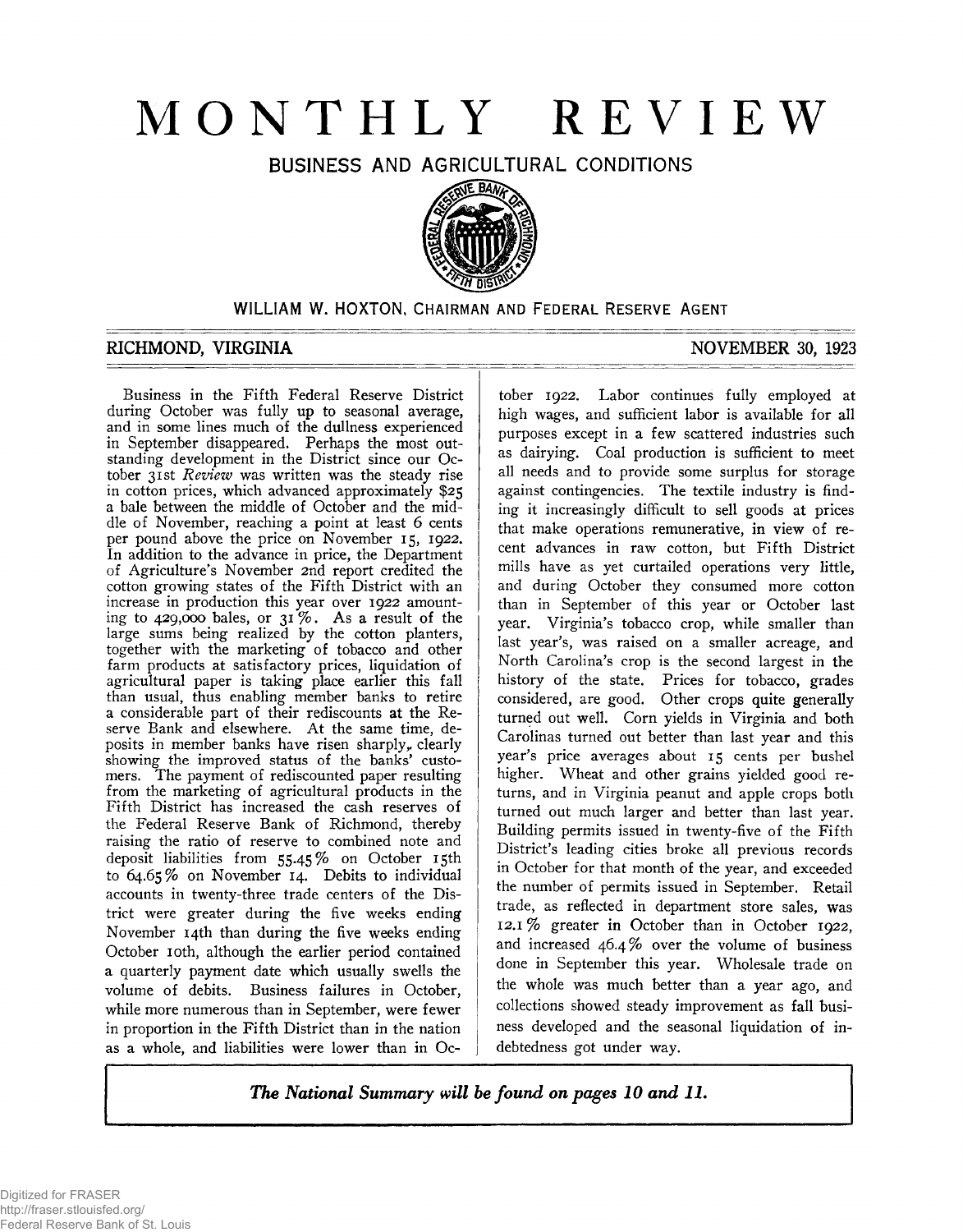| <b>TTEMS</b>                                                                          | Nov. 7, 1923                             | Oct. 10, 1923                            | Nov. 8, 1922                             |  |
|---------------------------------------------------------------------------------------|------------------------------------------|------------------------------------------|------------------------------------------|--|
| 1. Total Loans and Discounts (including)<br>2. Total Investments in Bonds and Securi- | 466,098,000                              | 469,756,000                              | 426,327,000*                             |  |
| 4. Reserve Balance with Federal Reservel                                              | 126,792,000<br>592,890,000               | 131.984.000<br>601,740,000               | 129,615,000<br>555,942,000               |  |
|                                                                                       | 36,662,000<br>14,757,000                 | 36,338,000<br>14.517.000                 | 35,573,000<br>14,871,000                 |  |
| 8. Borrowed from Federal Reserve Bank                                                 | 342,298,000<br>152,223,000<br>37.215.000 | 336,900,000<br>152,456,000<br>43,067,000 | 334,125,000<br>147,681,000<br>17,566,000 |  |

### **CONDITION OF SEVENTY-SIX REPORTING MEMBER BANKS IN SELECTED CITIES.**

♦Does not ^include Rediscounts.

In the accompanying table we show the principal items of condition reported by seventy-six member banks on three dates, November 7, 1923, October 10, 1923, and November 8, 1922. These figures afford an opportunity for comparing the totals reported for the latest date with those reported for the previous month this year and on the corresponding date a year ago. Since last month the number of reporting banks has been reduced from seventy-seven to seventy-six, but the reduction resulted from a merger of two banks and therefore the relative value of the figures for the three dates is not affected.

During the period between October 10th and November 7, 1923, there was a decrease in outstanding loans to customers in the reporting banks from \$469,756,000 to \$466,098,000, a decline which is unusual at this season of the year. The marketing of farm products always brings about some liquidation of agricultural loans during October, but demands for mercantile credit usually more than counterbalance the lessened need for credit to farmers. This year, however, the merchants have either not borrowed as much as usual, or high prices for agricultural products have enabled the farmers to settle their accounts earlier than in average years. Partly because of the liquidation of loans to customers, and increased deposits, and partly as a result of some reduction in investments in bonds and securities, the reporting banks have reduced their rediscounts at the Federal Reserve Bank of Richmond from \$43,067,000 on October 10th to \$37,215,000 on November 7th. Cash in vaults of reporting banks rose during the month from \$14,517,000 to \$14,757,000, and demand deposits increased from \$336,900,000 to \$342,298,000, the latter increase being striking in view of the reduction in outstanding loans, since deposit accounts are drawn upon in order to pay loans. Time deposits declined slightly between October 10th and November 7th, falling from \$152,456,000 to \$152,223,000, but this decrease is more than accounted for by the transfer of Christmas Savings accounts from time to demand deposits. Reserve balance with the Federal Reserve Bank increased from \$36,338,000 on October 10th to \$36,662,000 on November 7th, larger reserves being required on the increased deposits previously mentioned.

During the year between November 8, 1922 and November 7, 1923, several of the items included in the table changed materially, chief among these being the items showing demand and time deposits, total loans and discounts, and borrowing at the Reserve Bank. The figures showing total loans and discounts are not comparable because the 1922 figure excluded rediscounts, but demand deposits increased from \$334,125,000 to \$342,298,000 during the year, time deposits rose from \$147,681,000 to \$152,223,000, and borrowings at the Reserve Bank increased from \$17,566,000 to \$37,215,000. Reserve balance at the Reserve Bank increased within the year from \$35,573,000 to \$36,662,000, but cash in vaults declined from \$14,871,000 to \$14,757,000, and investments in bonds and securities decreased from \$129,615,000 to \$126,792,000.

# **FEDERAL RESERVE BANK OPERATIONS**

Cash reserves of the Federal Reserve Bank of Richmond rose from \$91,334,461.84 on October 15th to \$109,004,949.43 on November 14th, and the volume of Federal Reserve Notes in actual circulation increased from \$97,162,535 to \$101,824,145 during the same period. Both of these increases are seasonal, the increase in cash reserves being brought about by transfers of funds from other districts in payment for cotton and other agricultural products sold and shipped, and the increase in note circulation resulting from the increased needs for currency for crop moving and holiday trade. Member bank reserve deposits increased from \$61,- 314,607.55 on October 15th to \$63,295,280.24 on November 14th, the increase being largely due to increased deposits in the member banks upon which reserves have to be carried. On the other hand, payment of loans at member banks with funds secured from crop sales enabled the member banks to reduce their rediscounts at the Federal Reserve Bank of Richmond from \$78,179,400.82 to \$63,857,499.78 between October 15th and November 14th. As a result of the changes in condition mentioned above, the ratio of cash reserves to deposit and note liabilities combined rose from 55.45% on October 15th to 64.65% on November 14th, as hereinbefore stated.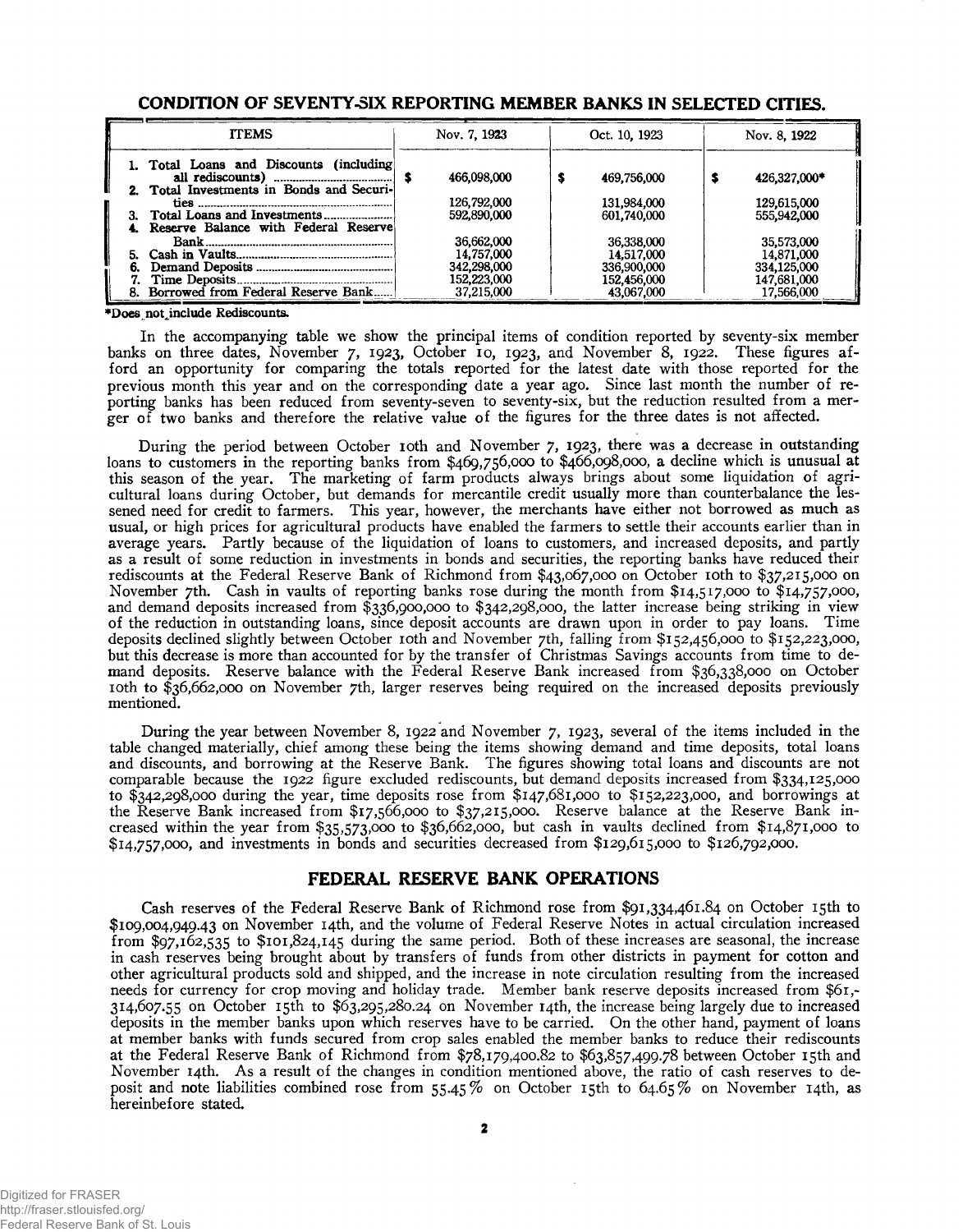A year ago, on November 15, 1922, the cash reserves of the Federal Reserve Bank of Richmond amounted to \$119,977,150.56; Federal Reserve Notes in actual circulation totaled \$98,982,755; Member bank reserve deposits aggregated \$59,254,931.78; and total rediscounts amounted to \$44,043,404.81. The ratio of cash reserves to combined notes and deposit liabilities was  $75.64\%$ . The greater volume of rediscounts and Federal Reserve Notes now outstanding in comparison with a year ago is due to increased business activity.

#### **SAVINGS BANK DEPOSITS**

Total deposits in fifteen regularly reporting mutual savings banks, located in Baltimore, increased during October more than a million dollars over total deposits at the end of September, establishing a new record for these institutions. Deposits in the fifteen banks amounted to \$138,814,399 at the close of business October 31, 1923, compared with totals of \$130,293,419 on October 31, 1922, \$122,881,047 on October 31, 1921, and \$121,411,012 on October 31, 1920. The October 1923 total shows an increase of 6.5% over deposits a year ago and a gain of 14.3% over deposits in October 1920.

| DEBITS TO INDIVIDUAL ACCOUNT IN LEADING TRADE CENTERS |  |  |  |  |  |  |  |  |
|-------------------------------------------------------|--|--|--|--|--|--|--|--|
|-------------------------------------------------------|--|--|--|--|--|--|--|--|

| <b>CITIES</b>                       | TOTAL DEBITS FOR THE FIVE WEEKS ENDING                                                                                                                                                                                                                                                                                  |                                                                                                                                                                                                                                                                                                                          |                                                                                                                                                                                                                                                                                                                         |  |  |  |  |
|-------------------------------------|-------------------------------------------------------------------------------------------------------------------------------------------------------------------------------------------------------------------------------------------------------------------------------------------------------------------------|--------------------------------------------------------------------------------------------------------------------------------------------------------------------------------------------------------------------------------------------------------------------------------------------------------------------------|-------------------------------------------------------------------------------------------------------------------------------------------------------------------------------------------------------------------------------------------------------------------------------------------------------------------------|--|--|--|--|
|                                     | Nov. 14, 1923                                                                                                                                                                                                                                                                                                           | Oct. 10, 1923                                                                                                                                                                                                                                                                                                            | Nov. 15, 1922                                                                                                                                                                                                                                                                                                           |  |  |  |  |
| Charleston, S. C.<br>Lynchburg, Va. | 25,106,000<br>S<br>424,600,000<br>28,194,000<br>43,437,000<br>49,883,000<br>30,648,000<br>10,669,000<br>14,023,000<br>25,735,000<br>29,982,000<br>33,627,000<br>11,478,000<br>28,440,000<br>23,228,000<br>7,740,000<br>97,776,000<br>34,930,000<br>160,309,000<br>27,841,000<br>19,205,000<br>223,490,000<br>29,882,000 | \$<br>27,112,000<br>433,400,000<br>24,214,000<br>45,077,000<br>50,121,000<br>28,708,000<br>11,022,000<br>10,796,000<br>24,592,000<br>26,333,000<br>30,713,000<br>12,548,000<br>30,102,000<br>24,515,000<br>8,433,000<br>86,787,000<br>32,799,000<br>160,897,000<br>27,892,000<br>14,667,000<br>219,533,000<br>25,128,000 | \$<br>23,206,000<br>421,749,000<br>29,176,000<br>43,457,000<br>42,849,000<br>29,907,000<br>9,857,000<br>18,599,000<br>26,182,000<br>25,449,000<br>26,998,000<br>10,807,000<br>27,293,000<br>21,895,000<br>7,869,000<br>84,341,000<br>36,050,000<br>167,925,000<br>28,785,000<br>15,241,000<br>212,379,000<br>29,716,000 |  |  |  |  |
|                                     | 38,056,000                                                                                                                                                                                                                                                                                                              | 37,128,000                                                                                                                                                                                                                                                                                                               | 38,365,000                                                                                                                                                                                                                                                                                                              |  |  |  |  |
|                                     | s<br>1,418,279,000                                                                                                                                                                                                                                                                                                      | 1,392,517,000<br>s                                                                                                                                                                                                                                                                                                       | 1,378,095,000<br>s                                                                                                                                                                                                                                                                                                      |  |  |  |  |

The accompanying table shows the total of all debits to individual, firm and corporation accounts in the banks of twenty-three of the chief trade centers of the Fifth Reserve District, totals being included for the five weeks ending November 14, 1923, October 10, 1923, and November 15, 1922, thus affording an opportunity for comparing the latest five weeks period with  $(1)$  the preceding period this year and  $(2)$  the corresponding period last year.

During the five weeks ending November 14, 1923, aggregate debits in the twenty-three reporting cities amounted to \$1,418,279,000, compared with \$1,392,517,000 reported for the period ending October 10, 1923, an increase of \$25,762,000 during the month, twelve of the twenty-three cities showing gains. The gains are due to the large amount of debits resulting from cotton and tobacco sales, all of the cities showing increases except Washington being cotton or tobacco markets or export points.

The five weeks ending November 14, 1923, with total debits amounting to \$1,418,279,000, show an increase of \$40,184,000, or 2.9%, over the corresponding five weeks last year, ending November 15, 1922, during which period the reporting cities had aggregate debits amounting to \$1,378,095,000. Tobacco is being marketed much more slowly than in 1922, due to the unusual lateness of the crop and to unfavorable weather for ordering during October, and therefore debits in the tobacco markets are generally quite noticeably below debits reported from the same cities during the corresponding period in 1922.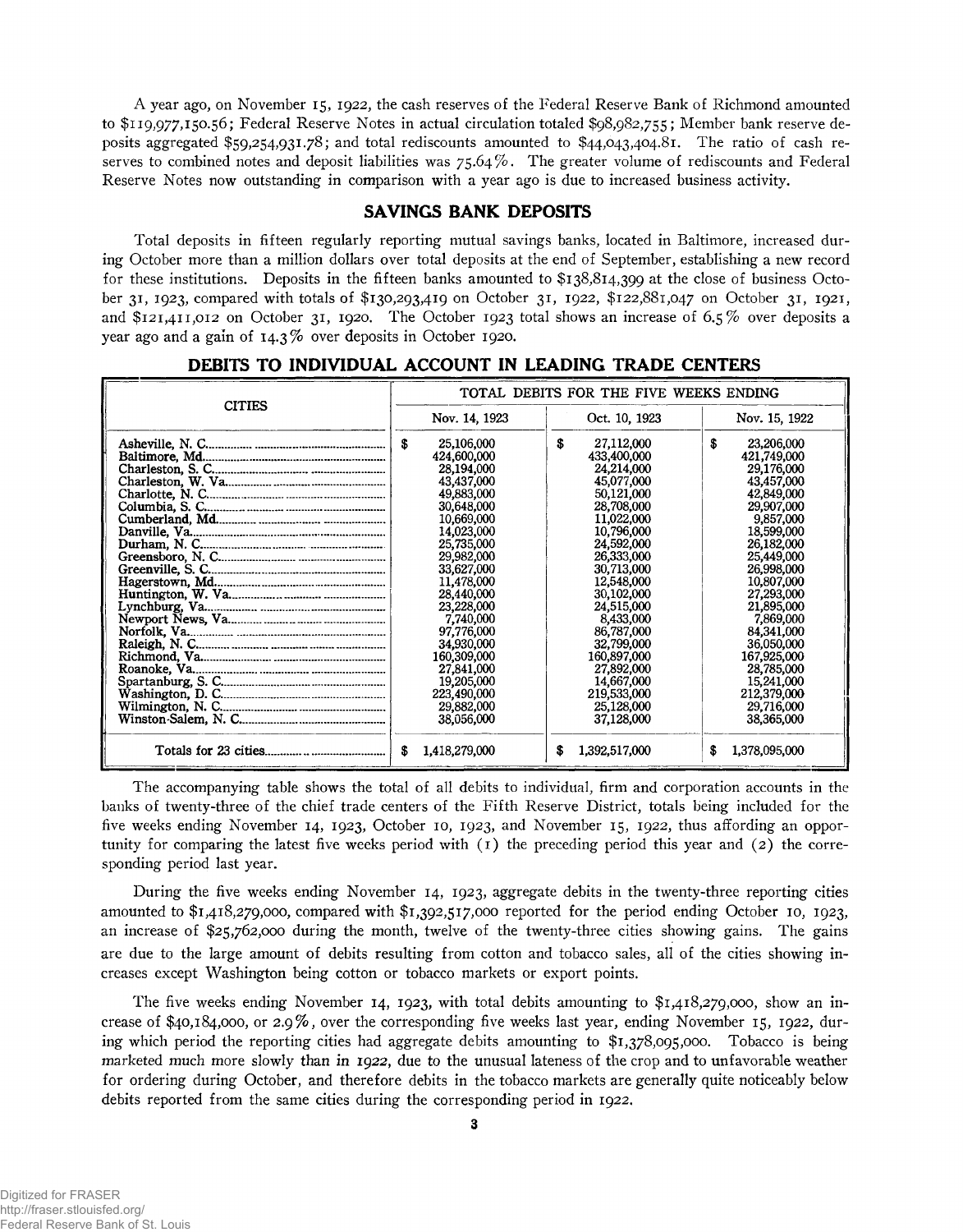|                   | Number |       | Per Cent                | Liabilities  | Per Cent of<br>Increase or |                                  |
|-------------------|--------|-------|-------------------------|--------------|----------------------------|----------------------------------|
| City and District | 1923   | 1922  | Increase or<br>Decrease | 1923         | 1922                       | Decrease                         |
|                   | 130    | 154   | $-15.6$                 | \$15,610,419 | 3,950,610<br>s             | 295.1                            |
|                   | 351    | 364   | $-3.6$                  | 34,602,500   | 6,239,259                  | 454.6                            |
|                   | 62     | 76    | $-18.4$                 | 1,557,615    | 2,122,521                  | 26.6<br>$\overline{\phantom{m}}$ |
|                   | 137    | 151   | $-9.3$                  | 7.706.539    | 5,653,108                  | 36.3                             |
|                   | 91     | 91    | 0.0                     | 2,266,828    | 2,317,926                  | $2.2\,$                          |
|                   | 107    | 119   | $-10.1$                 | 2.085.051    | 1.716.140                  | 21.5                             |
|                   | 208    | 232   | $-10.3$                 | 4.790,027    | 5,185,636                  | 7.6<br>$\overline{\phantom{a}}$  |
|                   | 84     | 91    | $-7.7$                  | 1,308,833    | 1,661,606                  | 21.2<br>-                        |
|                   | 90     | 86    | 4.7                     | 1,118,598    | 1,496,211                  | 25.2<br>$\overline{\phantom{0}}$ |
|                   | 96     | 92    | 4.3                     | 1.340,804    | 1.272.345                  | 5.4                              |
|                   | 111    | -91   | 22.0                    | 2,417,470    | 1.014.291                  | 138.3                            |
|                   | 206    | 161   | 28.0                    | 4,497,057    | 2.017.785                  | 122.9                            |
|                   |        |       |                         |              |                            |                                  |
| Totals.           | 1.673  | 1.708 | $-2.0\%$                | \$79,301,741 | \$34.647.438               | 128.9%                           |

#### **BUSINESS FAILURES IN THE TWELVE FEDERAL RESERVE DISTRICTS OCTOBER, 1923 AND 1922.**

Business failures in October were more numerous than in any other month since March, taking the country as a whole, and the aggregate of liabilities involved was the greatest since December 1921. Dun's Review reports 1,673 failures in October 1923, with liabilities totaling \$79,301,741, compared with 1,226 failures involving \$28,698,649 of liabilities in September 1923, and 1, 708 failures involving \$34,647,438 of liabilities in October 1922. However, in commenting upon the amount of liabilities involved, Dun's Review states that five large failures accounted for more than half the total. Even with the marked expansion in the October liabilities, the total reported for ten months this year is 20 percent less than for the same period of last year, and the number of insolvencies for ten months shows a decrease of 25 percent from the number reported through October 1922.

In the Fifth District there were 91 bankruptcies in October 1923, compared with 66 in September of this year and 91 in October 1922. In liabilities involved October 1923 witnessed a total of \$2,266,828, compared with \$964,349 reported in September 1923 and \$2,317,926 reported in October 1922.

The average liability per failure in October 1923 was \$24,910 in the Fifth District and \$47,401 in the nation as a whole, compared with average liabilities in October 1922 of \$25,472 in the Fifth District and \$20,285 in the nation.

**LABOR**— There has been no material change in labor conditions in the Fifth District since our last month's Review was written. The supply of and the demand for labor appear to be approximately balanced, except for farm and dairy work for which competent workmen are very scarce. The weather continued favorable for outside work all through October and the early part of November. New construction work continues to get under way in sufficient volume to absorb the labor released as projects begun earlier in the year are finished, and manufacturers seem to be gradually taking on additional workers. The Industrial Employment Survey in Richmond, for example, shows that 67 firms increased the number of their employees from 18,200 in September to  $18,481$  in October, a gain during the month of  $281$  workers.

A strike involving three or four hundred engineers and firemen has developed on the Virginian Railway. The officials of the road have been able to maintain a degree of service in spite of the walk-out, and negotiations looking toward a settlement are under way.

**COAL**— According to the Department of the Interior reports, issued weekly through the Geological Survey, daily production of bituminous coal has been running around the 1,800,000 ton mark for the past six weeks, and coal has been gradually flowing into storage, production being slightly greater than consumption. The present rate of output is just below that in 1922, and is considerably below that in 1917 and 1920, but now exceeds that in 1918. The Survey says that production during the first 266 working days of 1923 amounted to 478,024,000 net tons, this total being larger than production during the corresponding periods in 1917, 1919, 1921 and 1922, but is slightly less than in 1920, and considerably less than in 1918. Total production during October is estimated at 49,171,000 net tons, an increase over September of 2,955,000 tons.

Final returns on the shipments of anthracite in October indicate that the total output was 8,724,000 net tons. This was about three times the output in September, when production was greatly reduced by the strike of anthracite miners. Cumulative production in 1923 to the end of October stood at 79,998,000 net tons. This exceeds by a large margin the output in each of the nine preceding years, except 1917 and 1918, when production was stimulated by wartime activities.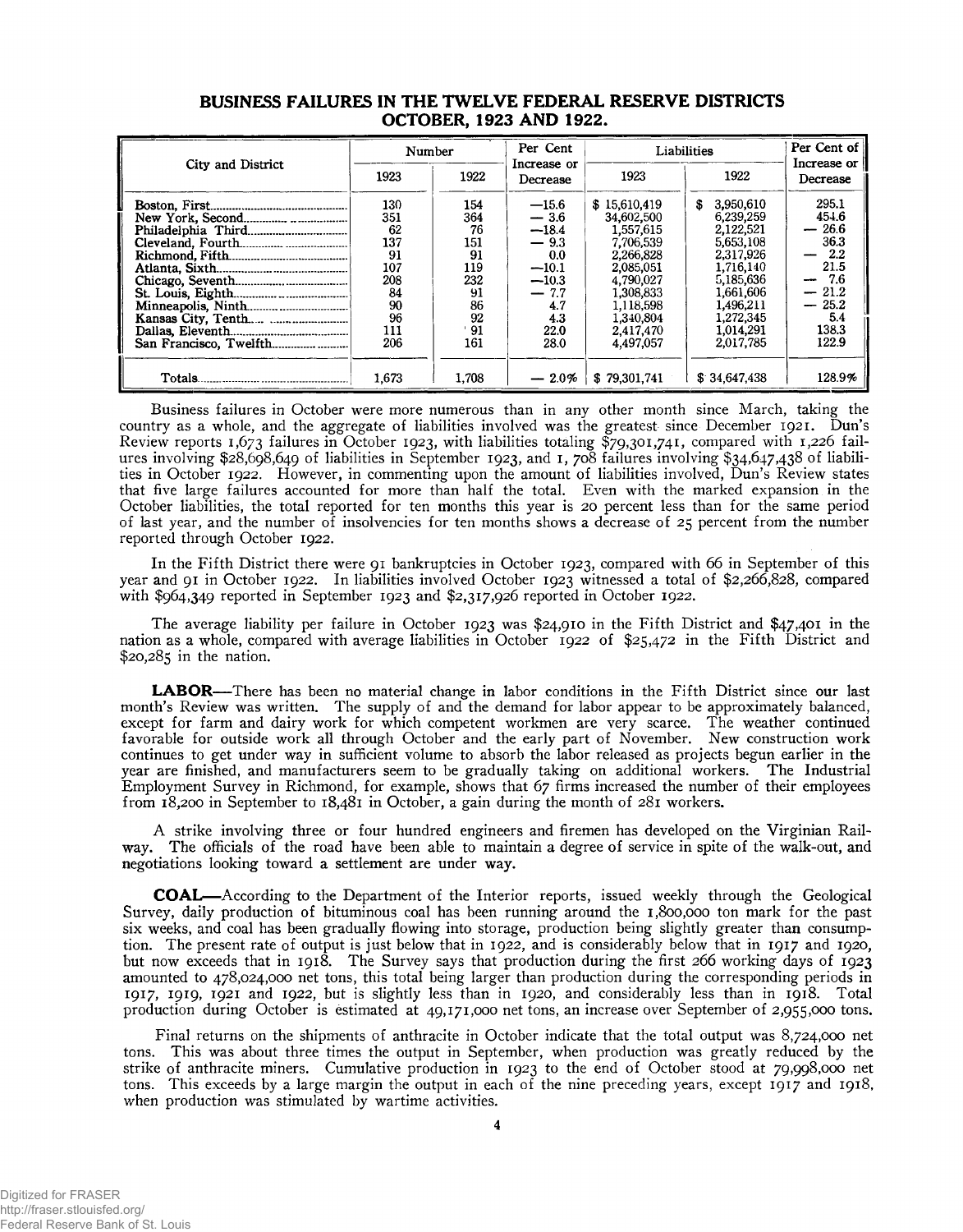**TEXTILES**— The textile industry appears to be facing a serious situation, due to the recent advance in raw cotton. Cotton prices have risen approximately 10 cents per pound since the first of August, but the mills have found the dry goods trade exceedingly reluctant to buy goods at correspondingly higher prices. Prior to 1920 and 1921, jobbers and retailers usually rushed into the market to buy goods when raw cotton was rising, and mills secured more orders than they could fill, but since the disastrous experiences resulting from the rapid decline in prices in the two years mentioned mills have found orders falling off when cotton prices advanced rapidly and materially. There has been practically no curtailment in operations by Southern mills thus far this season, but curtailment is being seriously considered by many of the mills and they state that unless the trade shows a greater willingness to absorb textiles at replacement costs it will be necessary to restrict output until the lessened supply of yarn and cloth raises prices to a remunerative point. The Fifth District mills used 208,938 bales of cotton during October, compared with 196,604 bales consumed in September, the October consumption being distributed as follows: 112,543 bales used by North Carolina mills, 85,288 bales used in South Carolina, and 11,288 bales consumed in Virginia, higher figures being reported for all three states than during September. Consumption of cotton during October in the Fifth District amounted to 38.6% of national consumption.

**COTTON—** The estimate of cotton production has changed materially since our October 31st *Review* was written, the Department of Agriculture having issued an extra condition report as of October 25th which greatly reduced earlier predictions. In last month's *Review* we cited the Department's report based on the condition as of September 25th, which had estimated the year's crop at 11,015,000 bales, but on November 2nd, the Department reduced its estimate to 10,248,000 bales, a reduction of 767,000 bales. The reasons given for the reduction were generally unfavorable weather and heavy rains in the southwest, exceptional damage to grown bolls by weevils, leaf worm ravages and the heaviest abandonment on record. In the Fifth District, the outlook for the year is considerably better than for the South as a whole, South Carolina's crop being estimated at 740,000 bales in comparison with 495,000 bales ginned last year, North Carolina's crop being estimated at 1,010,000 bales in comparison with 852,000 bales last year, and Virginia's crop estimated at 53,000 bales compared with a production of 27,000 bales in 1922.

Largely as a result of the reduction in the Department of Agriculture's estimate for the year and of ginning reports which were regarded as bullish, cotton prices have been steadily advancing since the middle of October. In our *Review* last month we traced average prices paid for spot cotton in the Carolinas through the week ending October 13th, when the average price had declined to 27.12 cents per pound. Private crop and ginning reports foreshadowed the reductions later to be made by the Government reports, however, and between October 13th and October 20th the average price rose to 28.22 cents per pound. The week ending October 27th witnessed an average of 29.52 cents per pound, and the week ending November 3rd averaged 30.14 cents. The week ending November 10th averaged 31.59 cents per pound, and since that time there has been a further advance as a result of the Census Bureau's ginning report issued on November 8th and the October consumption report issued on November 14th.

The Census Bureau's ginning report to November 1st placed the number of bales ginned at 7,554,578 in comparison with 8,146,000 bales ginned to the same date last year, and traders regarded the figure as distinctly bullish.

Cotton consumed in the United States during October amounted to 541,825 bales, in comparison with 483,852 bales consumed in September of this year and 533,950 bales consumed in October 1922. The release of this report by the Census Bureau was a distinct surprise to the trade, talk of curtailed running time having led cotton dealers to expect lower figures than materialized. The same report estimated cotton on hand in consuming establishments at 1,102,583 bales compared with 1,381,945 bales on hand a year ago, and cotton in public storage and at compresses 3,485,839 bales in comparison with 4,287,119 bales at the end of October 1922. Exports in October totaled 781,722 bales compared with exports of 798,664 bales in October 1922, and spindles active during October numbered 34,378,662 compared with 33,837,435 in October last year. The cotton growing states had the largest number of active spindles on record during October.

**TOBACCO**— The Virginia bright tobacco markets opened October 1st, and during the month sold 9,517,282 pounds for producers, at an average price of \$20.41 per hundred pounds. Weather conditions during October were unfavorable for ordering the tobacco and therefore sales have been even smaller than the backward season would cause. Last year 22,588,578 pounds were sold during October, at an average of \$30.31 per hundred. It is generally agreed that the quality of tobacco produced in Virginia this year is below last year's quality, and in addition October this year received the usual poor tobacco that comes on the floors as soon as the markets open. According to estimates of warehousemen the October sales graded 21 percent good, 32 percent medium, and 47 percent common, while last year the October sales graded 48 percent good, 32 percent medium, and 20 percent common. Danville led all markets in October in both volume of sales and average price, 5,164,287 pounds having been sold for an average of \$22.91 per hundred. Virginia dark markets opened November 1st, and no sales figures are yet available.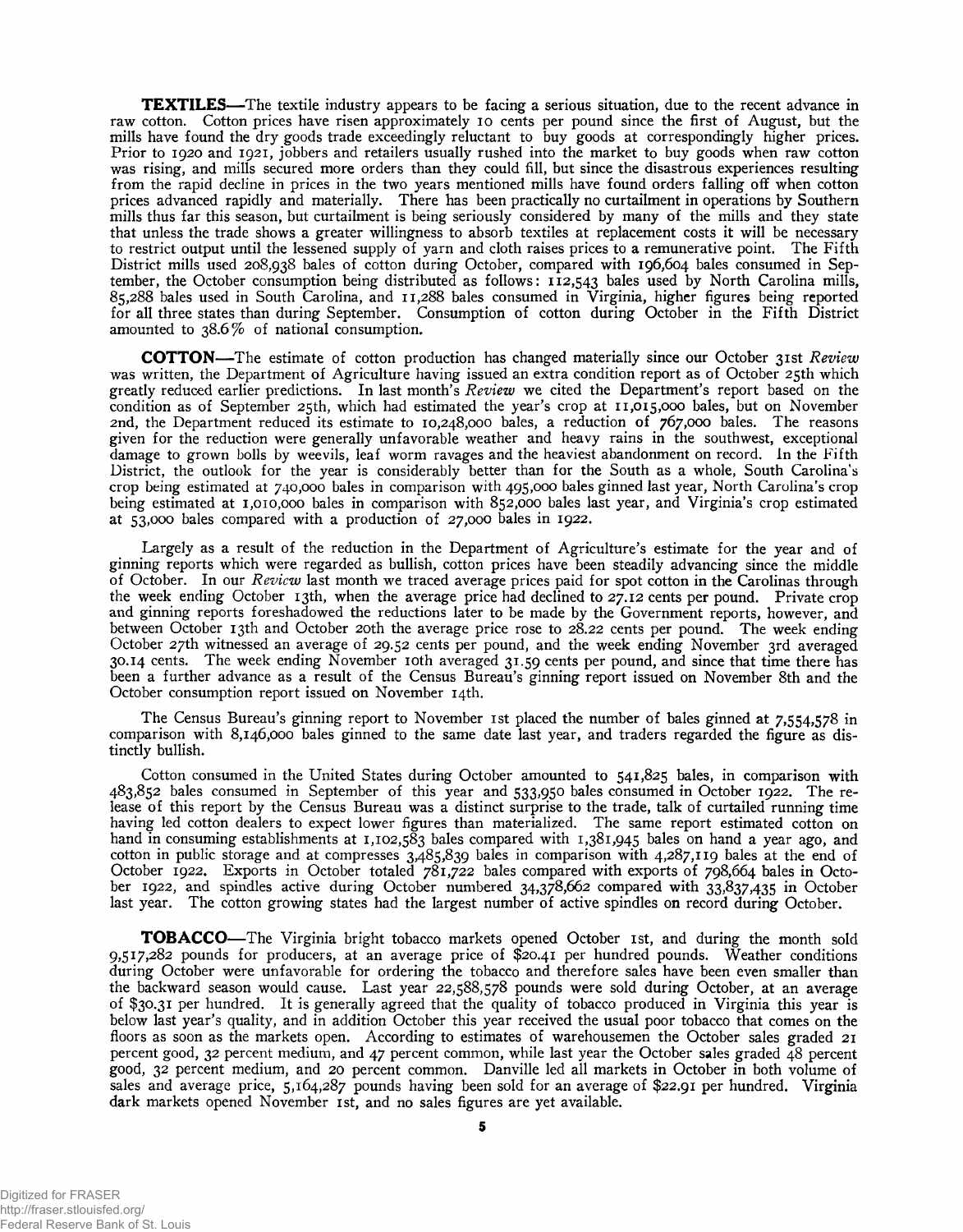North Carolina auction warehouses sold 68,617,235 pounds of tobacco for producers during October, at an average price of \$21.52, compared with 62,328,030 pounds sold in October 1922, at an average of \$29.48. Wilson led all the markets in sales with 14,478,250 pounds, but tobacco offered on the Farmville market brought the highest average price, \$25.07 per hundred. The quality of tobacco produced in North Carolina this year averages low, but the yield per acre is approximately 110 pounds more than in 1922. Warehousemen are unanimous in the comment that the quality of tobacco sold during October was from average to poor.

The Co-operative Tobacco Marketing Association shows approximately 40,000,000 pounds of members' tobacco delivered prior to November 10th in North Carolina, out of a total of 72,852,178 pounds delivered in the three states in which the Association operates.

**AGRICULTURAL NOTES—** The harvesting of crops in Virginia has been practically completed, and the average yield of all crops for 1923 is estimated to 4.1 percent greater than the average during the past ten years, according to the November report of the Virginia Crop Reporting Service. All crops made a poor start owing to the dry weather in the spring and early summer, but favorable weather during the latter part of the season caused rapid improvement in condition and excellent yields. The production of corn, wheat, oats, cotton, peanuts and apples is larger than last year, while tobacco, potatoes and hay production is less. The corn crop turned out very well in all parts of the state. The total production is estimated to be 53,563,000 bushels in comparison with 53,312,000 bushels last year and a ten year average of 51,585,000 bushels. The average farm price is \$1.00 per bushel compared with 77 cents last year. The estimate of the Virginia tobacco crop is 125,250,000 pounds, which is 31,500,000 pounds below the yield last year and 12,002,000 pounds below the ten year average. This year's yield per acre is above the average, but the acreage planted was smaller than usual. The quality of tobacco is not as good as last year since in most sections the growth was very rapid, resulting in a heavy, coarse leaf. Total production of Irish potatoes is estimated at 14,136,000 bushels compared with 16,585,000 bushels last year. Shipments of the early crop amounted to 9,094,000 bushels. The late crop on the Eastern Shore, the greater part of which is used for seed, is very good and the quality is excellent. Sweet potatoes made excellent yields this year, total production being 5,500,000 bushels. It is estimated that 70 percent of the total production will be marketed, 2,700,000 bushels having been shipped prior to October 27th. The production of apples was much greater than had been expected. The commercial crop is estimated to be 1,797,000 barrels compared with 1,100,000 barrels last year, and the quality of the fruit is exceptionally good. The peanut crop is yielding unusually well and the quality is said to be above the average. Expected yield this year is 123,740,000 pounds compared with 78,000,000 pounds last year. Virginia's cotton crop, estimated at 53,000 bales, is the largest ever grown in the state.

North Carolina has this year become the second largest cotton growing state in the country, according to the Department of Agriculture's November 2nd report, this year's expected yield being 1,010,000 bales compared with 852,000 bales produced in 1922, which was the state's record crop previous to that date. In tobacco yield, North Carolina this year has gathered the largest crop since 1920, when the crop was the largest in the state's history. The 367,000,000 pounds produced this year is about 25 percent more than was grown last year and 12 percent more than the five year average. This large yield was made at the expense of quality, however, the general practice followed in cultivating the present crop having been to leave the plants thicker in the row and to top it higher than usual. The corn crop of the state is estimated at 56,835,000 bushels for 1923, which is approximately 13 percent better than last year's yield, and the average price on November 1st was 16 cents per bushel higher than the average on the corresponding date a year ago. Among the Southern states, North Carolina's corn crop is exceeded by only two states, Tennessee and Texas. The wheat crop is estimated to be 6,633,000 bushels this year, the largest yield since 1920 when almost 8,000,000 bushels were grown. Other small grain crops in North Carolina were generally good, especially in the heavier producing counties, and the harvesting and threshing seasons were favorable for satisfactory handling of the crops. Prospects appear favorable for good planting this fall.

All principal crops in South Carolina show increases in production over last year except sweet potatoes and sorghum for syrup, according to the report of the Division of Crop and Live Stock Estimates. Corn production totaled 32,600,000 bushels compared with 29,908,000 bushels in 1922; wheat production was 1.903.000 bushels compared with 1,322,000 bushels; the oat crop totaled 10,224,000 bushels compared with 9.743.000 bushels; Irish potatoes yielded 3,136,000 bushels compared with 2,553,000 bushels; and tobacco yielded 73,000,000 pounds compared with 57,600,000 pounds. The sweet potato yield was 9,118,000 bushels compared with 9,568,000 bushels in 1922, and sorghum syrup amounted to 1,640,000 gallons compared with 1.774.000 gallons made last year. South Carolina's cotton crop is estimated at 740,000 bales in comparison with 495,000 bales gathered in 1922.

West Virginia's corn crop this year is estimated at 20,128,000 bushels, compared with 20,536,000 bushels in 1922. The potato crop is estimated at 5,760,000 bushels, compared with 4,851,000 bushels last year. The tobacco yield in the state is 7,740,000 pounds, compared with 7,425,000 pounds in 1922. Production of other crops in West Virginia this year is as follows: buckwheat, 660,000 bushels; apples, 8,190,000 bushels; sweet potatoes, 390,000 bushels; sorghum syrup, 872,000 gallons.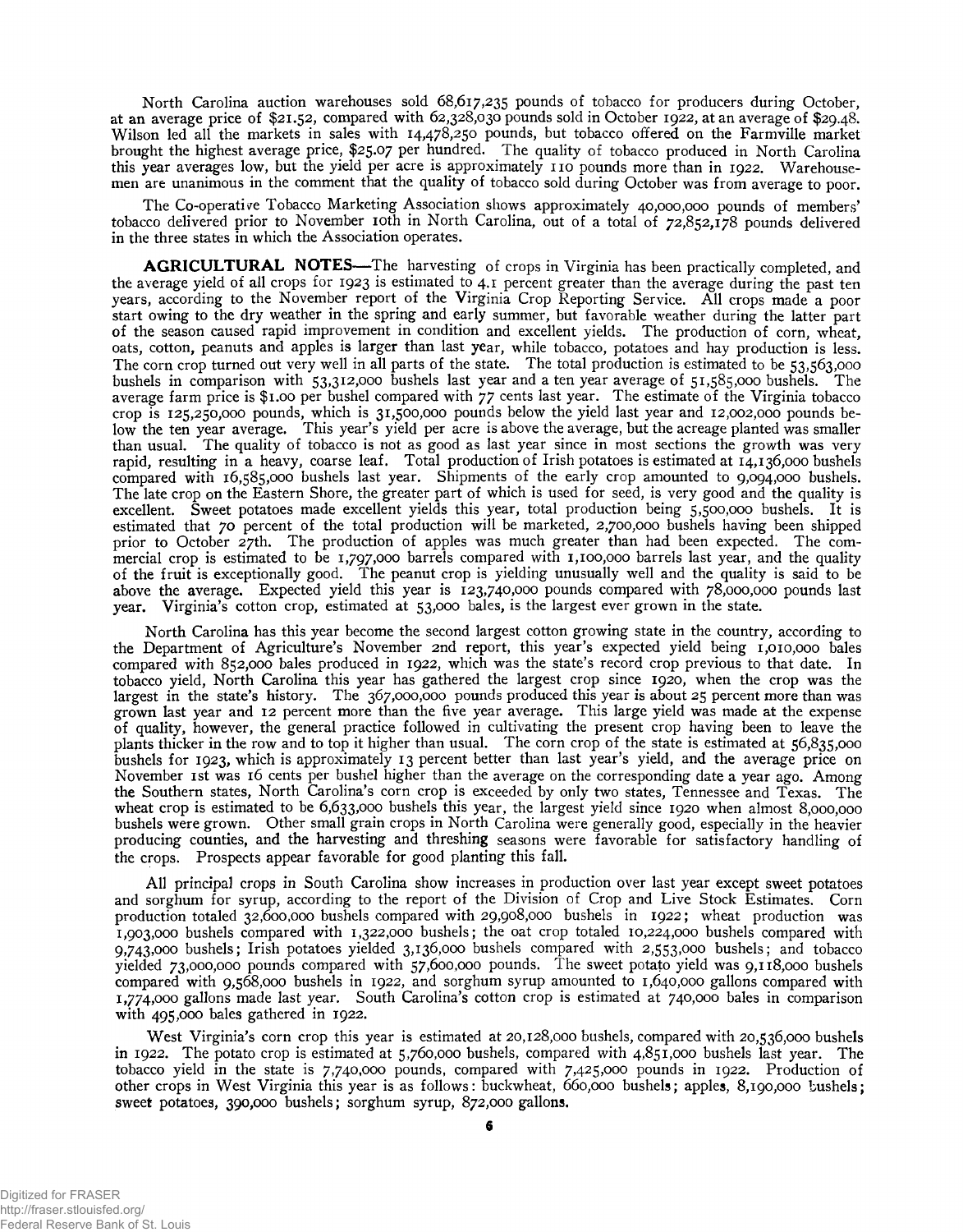|                       |                                         |          |            | Permits Issued |                 |                      |                                                      |                 | Per Cent        |           |                     |                      |          |
|-----------------------|-----------------------------------------|----------|------------|----------------|-----------------|----------------------|------------------------------------------------------|-----------------|-----------------|-----------|---------------------|----------------------|----------|
|                       | <b>CITIES</b>                           |          | <b>New</b> | Repairs        |                 |                      | New Construction<br>Increase or<br>Decrease<br>Total |                 | Alterations     |           |                     | οf<br>Increase<br>or |          |
| $\dot{\mathbf{z}}$    |                                         | 1923     | 1922       | 1923           | 1922            | 1923                 | 1922                                                 | 1922<br>1923    |                 | Valuation |                     | Decrease             | ź        |
|                       | <b>MARYLAND</b>                         |          |            |                |                 |                      |                                                      |                 |                 |           |                     |                      |          |
|                       | Baltimore                               | 498      | 456        | 1.276          |                 | $1.176$ \$ 3.130.428 | \$3,214,560                                          | 724,560<br>S    | \$595,920       | s.        | 44.508              | 1.2%                 | 1        |
| 2<br>3                | Cumberland                              | 35       | 25         | 12<br>1        | 17<br>3         | 99.460               | 133,532                                              | 6,460           | 3,790           |           | 31,402              | $-22.9$              | 2<br>3   |
|                       | Frederick<br><b>VIRGINIA</b>            | 4        | 4          |                |                 | 1,520                | 1.150                                                | 75              | 6.250           |           |                     | $5,805 - 78.4$       |          |
|                       | Lynchburg                               | 12       | 17         | 34             | 34              | 10,385               | 15.010                                               | 12,780          | 32,739          | —         | 24.584              | $-51.5$              | 4        |
| 5                     | Norfolk                                 | 186      | 94         | 11             | 58              | 339,110              | 314.730                                              | 1,105           | 38,110          |           | 12,625              | 3.6                  | 5        |
| 6                     | Richmond                                | 160      | 157        | 112            | 110             | 1,755,086            | 733,525                                              | 73,705          | 121,400         |           | 973,866             | 113.9                | 6        |
| 7                     | Roanoke<br><b>WEST VIRGINIA</b>         | 137      | 77         | 46             | 47              | 419,430              | 147,585                                              | 16,827          | 10,251          |           | 278,421             | 176.4                | 7        |
|                       | Bluefield                               | 54       | 48         | 15             | 12              | 386,250              | 66,360                                               | 15,475          | 21,315          |           | 314,050             | 358.2                | 8        |
| 9                     | Charleston                              | 85       | 80         | 31             | 26 <sup>1</sup> | 275,059              | 152.963                                              | 19,585          | 13.562          |           | 128,119             | 76.9                 | 9        |
| 10 <sup>1</sup>       | Clarksburg                              | 28       | 31         | 21             | 15              | 35,515               | 163,865                                              | 21,110          | 6,605           |           | 113,845             | 66.8                 | 10       |
| 11                    | Huntington                              | 148      | 106        | 42             | 18              | 366,860              | 365,670                                              | 22,885          | 5,055           |           | 19,020              | 5.1                  | 11       |
| 12                    | Parkersburg                             | $*35$    |            | $*_{17}$       |                 | 67,450               | 50,000                                               | 4,450           | 20,000          |           | 1,900               | 2.7                  | 12       |
|                       | <b>NORTH CAROLINA</b>                   |          |            |                |                 |                      |                                                      |                 |                 |           |                     |                      |          |
| 13                    | Asheville                               | 58       | 35<br>36   | 53             | 38              | 254.984              | 112,235                                              | 29,960          | 17.000          |           | 155,709             | 120.5                | 13<br>14 |
| 14<br>15 <sup>1</sup> | Charlotte                               | 53<br>13 | 25         | 17<br>3        | 8<br>2          | 258,865<br>101,150   | 245,335<br>95,167                                    | 13.400          | 11,500<br>2,850 |           | 15,430<br>8,533     | 6.0<br>8.7           | 15       |
| 16                    | Durham<br>Greensboro                    | 73       | 35         | 44             | 35              | 378,210              | 224,330                                              | 5,400<br>22,427 | 19,461          |           | 156,846             | 64.3                 | 16       |
| 17                    | High Point                              | 56       | 39         | 15             | 4               | 146,875              | 161,150                                              | 10.325          | 2.150           |           | 6,100               | 3.7                  | '17      |
| 18                    | Raleigh                                 | 47       | 40         | 6              | 2               | 233,395              | 167,589                                              | 9,450           | 1.000           |           | 74,256              | 44.0                 | 18       |
| 19 <sup>°</sup>       | Wilmington                              | 8        | 19         | 7              | 4               | 11,800               | 70,500                                               | 9,750           | 13.500          |           | 62,450              | 74.3                 | 19       |
| 20                    | Winston-Salem                           | 74       | 56         | 119            | 109             | 266,835              | 483,451                                              | 44.915          | 45,067          | —         | 216,768             | 41.0                 | 20       |
|                       | SOUTH CAROLINA                          |          |            |                |                 |                      |                                                      |                 |                 |           |                     |                      |          |
| 21                    | Charleston                              | 11       | 14         | 17             | 13              | 60,965               | 42,875                                               | 8,972           | 4,600           |           | 22,462              | 47.3                 | 21       |
| 22                    | Columbia                                | 30       | 27         | 71             | 110             | 109.614              | 82,075                                               | 15,891          | 26.854          |           | 16.576              | 15.2                 | 22       |
| 23i                   | Greenville                              | 20       | 27         | 23             | 20              | 100,185              | 64,005                                               | 14,286          | 5,525           |           | 44.941              | 64.6                 | 23       |
| 24                    | Spartanburg<br><b>DIST. OF COLUMBIA</b> | 31       | 34         | 48             | 51              | 82,040               | 40.690                                               | 15,947          | 8.950           |           | 48,347              | 97.4                 | 24       |
| 25 <sup>1</sup>       | Washington                              | 230      | 451        | 567            | 426             | 1,931,580            | 3,209,636                                            | 341,516         | 156,617         |           | $-1,093,157 - 32.5$ |                      | 25       |
|                       | Totals                                  | 2.051    | 1,933      | 2.591          |                 | 2.338 \$10,823,051   | \$10,357,988                                         | \$1.461,256     | \$1.190,071     | S         | 736,248             | 6.4%                 |          |

#### **BUILDING OPERATIONS FOR THE MONTHS OF OCTOBER, 1923 AND 1922.**

♦Not included in totals. —Denotes decrease this month

The number of building permits issued in the Fifth Reserve District during October was greater than the number issued in either August or September of the present year, or in October of last year. The increase over the August and September figures is noteworthy, the usual seasonal movement being downward as fall advances. Reports received from twenty-five building inspectors show a total of 2,051 permits for new work in October, estimated to cost \$10,823,051, compared with 1,933 permits for similar work issued in the same cities in October 1922, with estimated valuation of \$10,357,988. For repairs and alterations, October 1923 witnessed 2,591 permits with estimated valuation of \$1,461,256, compared with 2,338 permits and a valuation of \$1,190,071 in October last year. Combined valuation of both new work and repairs or alterations totaled \$12,284,307 in October 1923 compared with \$11,548,059 in October 1922, an increase this year of \$736,248, or 6.4%. Increases in valuation of permits for new work of more than 100% were reported by Richmond and Roanoke, Virginia, Bluefield, West Virginia, and Asheville, North Carolina. More than half of Richmond's total for the month was furnished by one permit for a very large bank and office building. On the whole, residence and apartment construction continues to make up most of the work being planned. Raleigh, North Carolina, appears in our table this month for the first time.

With so much construction work under way and projected, it follows that dealers in building materials are doing a large volume of business, but many of them contend that profits are not in keeping with the volume of their trade, this applying particularly to lumber dealers and producers. There is much talk of the high costs of construction work, but dealers in materials do not expect any further reductions in prices in the near future, and the number of permits being issued would appear to indicate that the public is not disposed to curtail building in order to force costs downward.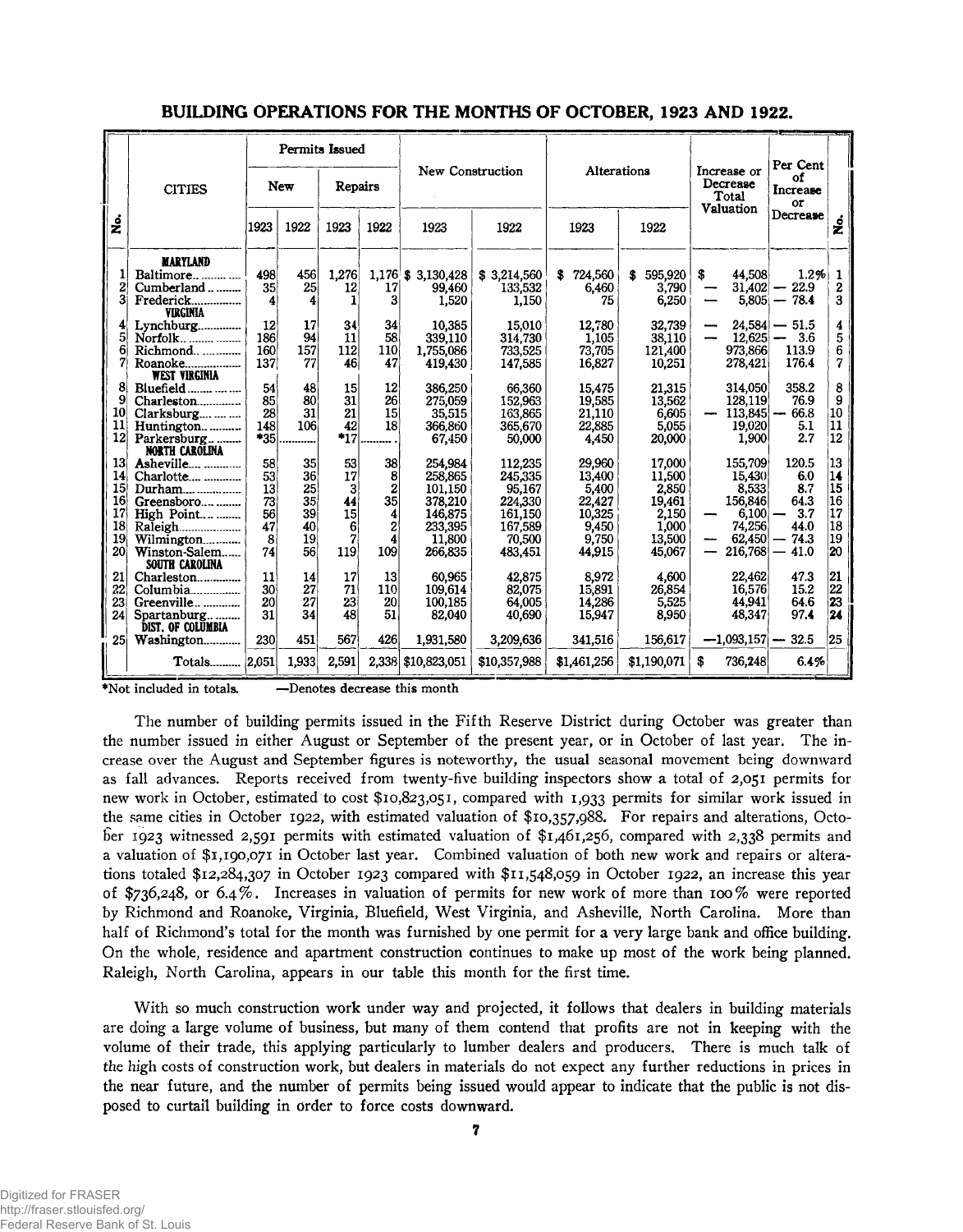#### **FIGURES ON RETAIL TRADE**

|                                                                                                                                       | Baltimore | Richmond | Washington | Other<br>Cities | District |
|---------------------------------------------------------------------------------------------------------------------------------------|-----------|----------|------------|-----------------|----------|
| Percentage increase in net sales during<br>Oct., 1923. compared with Oct., 1922                                                       | 64        | 23.8     | 15.7       | 12.6            | 12.1     |
| Percentage increase in net sales from<br>July 1, through Oct. 31, compared<br>with sales during the same four months                  | 3.4       | 20.1     | 7.2        | 10.7            | 7.4      |
| Percentage increase in net sales during Oct.<br>1923, compared with average sales during<br>the corresponding month of 1920, 1921 and | 64        | 27.3     | 10.0       | 0.2             | 8.9      |
| Percentage increase in stocks on hand at<br>the end of Oct., 1923, over stocks on                                                     | 5.6       | 26.0     | 3.0        | 20.3            | 8.2      |
| Percentage increase in stocks on hand at<br>the end of Oct., 1923, over stocks on<br>hand at the end of Sept, $1923$                  | 8.4       | 8.8      | 10.1       | 9.4             | 9.2      |
| Percentage of average stocks on hand at<br>the end of each month since July 1,<br>to average net sales each month during              | 448.8     | 386.4    | 452.8      | 558.7           | 456.7    |
| Percentage of outstanding orders at the end<br>of Oct., 1923, to total purchases of                                                   | 6.1       | 8.3      | 6.1        | 8.0             | 6.5      |

**A\* Indicated By Reports from Twenty-seven Representative Department Stores for the Month of October, 1923.**

Retail trade in October, as reflected in the dollar value of sales in twenty-seven department stores in the Fifth Reserve District, was 12.1% better than trade in the same stores during October 1922, and 46.4% better than in September 1923. Every store except one reported larger sales in October than in October last year, the exception being a relatively small store in North Carolina. In cumulative sales since July 1st, sales this year show an average increase of 7**.**4 **%** over sales during the same four months last year, and October 1923 sales were 8.9% higher than average October sales in 1920, 1921 and 1922. In all of the sales increases mentioned Richmond stores led by a wide margin, but this is largely due to store expansion during the year, as indicated in the 26.0 % increase in stock on hand at the end of October in comparison with stock on hand a year ago. If the difference in stock on hand be taken into consideration, the Washington stores showed the largest gains in sales in October in comparison with October 1922.

Stocks on hand in the twenty-seven reporting stores, at selling prices, were 8.2% greater at the end of October than on the corresponding date last year, and 9.2 % greater than stocks at the end of September this year. The increase in stocks during the past month in comparison with the preceding month is of course seasonal, and probably most of the increases in Baltimore and Washington in comparison with last year are due to price advances during the year, but in Richmond and the group of Other Cities larger stocks are being carried.

The percentage of average stock on hand at the end of each month since July 1st to average monthly sales during the same period, four months, was 456.7 % at the end of October, Richmond showing the most rapid turnover with a percentage of 386.4% and the Other Cities the slowest movement with a percentage of 558.7%. Outstanding orders for merchandise at the end of October amounted to 6.5% of total purchases during the calendar year 1922, Richmond reporting the highest percentage, 8.3 %.

#### **WHOLESALE TRADE**

Reports were received this month from one hundred and twelve wholesale firms, divided as follows: 45 groceries, 15 dry goods jobbers, 15 shoe dealers, 17 hardware jobbers, 7 furniture factories and 13 drug firms. In comparison with September 1923, sales in October were  $7.8\%$  greater in the grocery trade, hardware sales gained 11.2%, furniture sales rose  $34.7\%$ , and drug store sales increased. 10.4%, but dry goods sales declined 2.9% and shoe sales fell off  $4.3\%$ . In comparison with October 1922, October this year shows large gains in all lines except shoes, in which a decline of  $6.1\%$  was reported. In groceries, October 1923 sales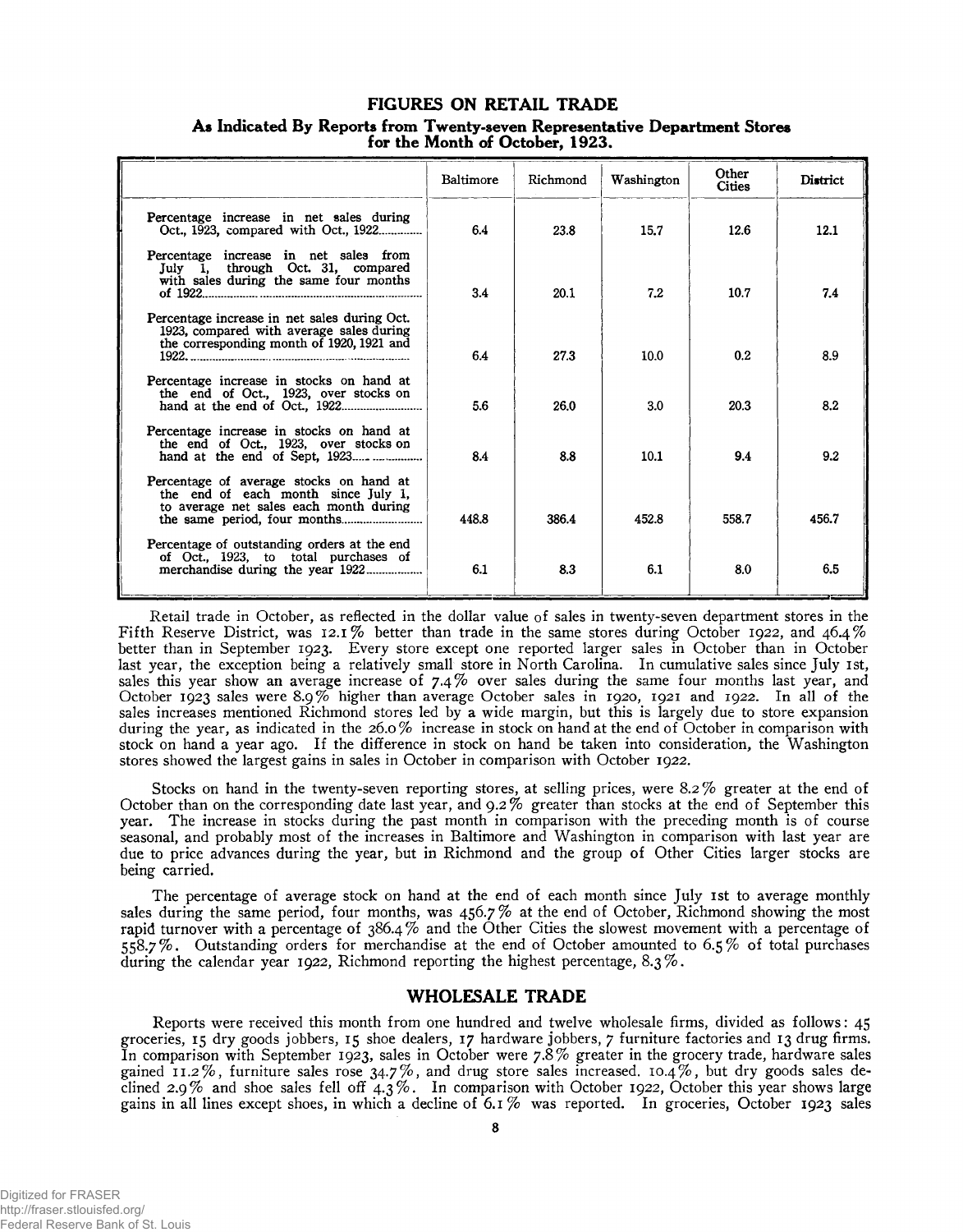|                                              | Groceries | Dry Goods | <b>Shoes</b> | Hardware | Furniture | Drugs |
|----------------------------------------------|-----------|-----------|--------------|----------|-----------|-------|
|                                              | 45        | 15        | 15           |          |           | 13    |
| Net sales (selling price) during Oct., 1923, | 7.8       | $-2.9$    | $-4.3$       | 11.2     | 34.7      | 10.4  |
| Net sales (selling price) during Oct., 1923, | 18.2      | 19.8      |              | 19.1     | 39.7      | 15.9  |

#### **Percentage Increase (or Decrease) in Net Sales During Oct., 1923, as Compared With Sept., 1923 and Oct., 1922.**

—Denotes decrease.

were 18.2% greater than sales in October 1922, dry goods sales showed an increase of 19.8% during the year, hardware sales rose 19.1%, furniture sales gained 39.7, and drug sales increased 15.9%. All of these increases in sales to retailers indicate an improvement in the willingness of merchants to stock the goods needed in their stores. The reports from the wholesalers indicate that there is now more freedom in buying than has been the case recently, although merchants are still cautious and are little disposed to anticipate their needs very far in advance.

One hundred and eleven firms commented on collections in their October reports, and 41 stated they were good, 59 classed them as fair, and 11 stated they were slow. The proportion of the firms reporting collections as slow or poor was approximately the same as for September, but the number reporting them good increased from 27 out of 113 firms in September to 41 out of 1 11 firms in October. We show herewith for comparison the classifications made this month, together with the totals reported in July, August and September of this year and in October last year.

|       | Collections Reported As |    |                |  |       |  |  |  |
|-------|-------------------------|----|----------------|--|-------|--|--|--|
| Lines | Good                    |    | Fair Slow Poor |  | Total |  |  |  |
|       |                         | 2I |                |  |       |  |  |  |
|       |                         |    |                |  |       |  |  |  |
|       |                         |    |                |  |       |  |  |  |
|       |                         |    |                |  |       |  |  |  |
|       |                         |    |                |  |       |  |  |  |
|       |                         |    |                |  |       |  |  |  |
|       |                         |    | TΤ             |  |       |  |  |  |
|       |                         |    |                |  | 113   |  |  |  |
|       |                         |    |                |  | 114   |  |  |  |
|       |                         |    |                |  | 113   |  |  |  |
|       |                         |    |                |  |       |  |  |  |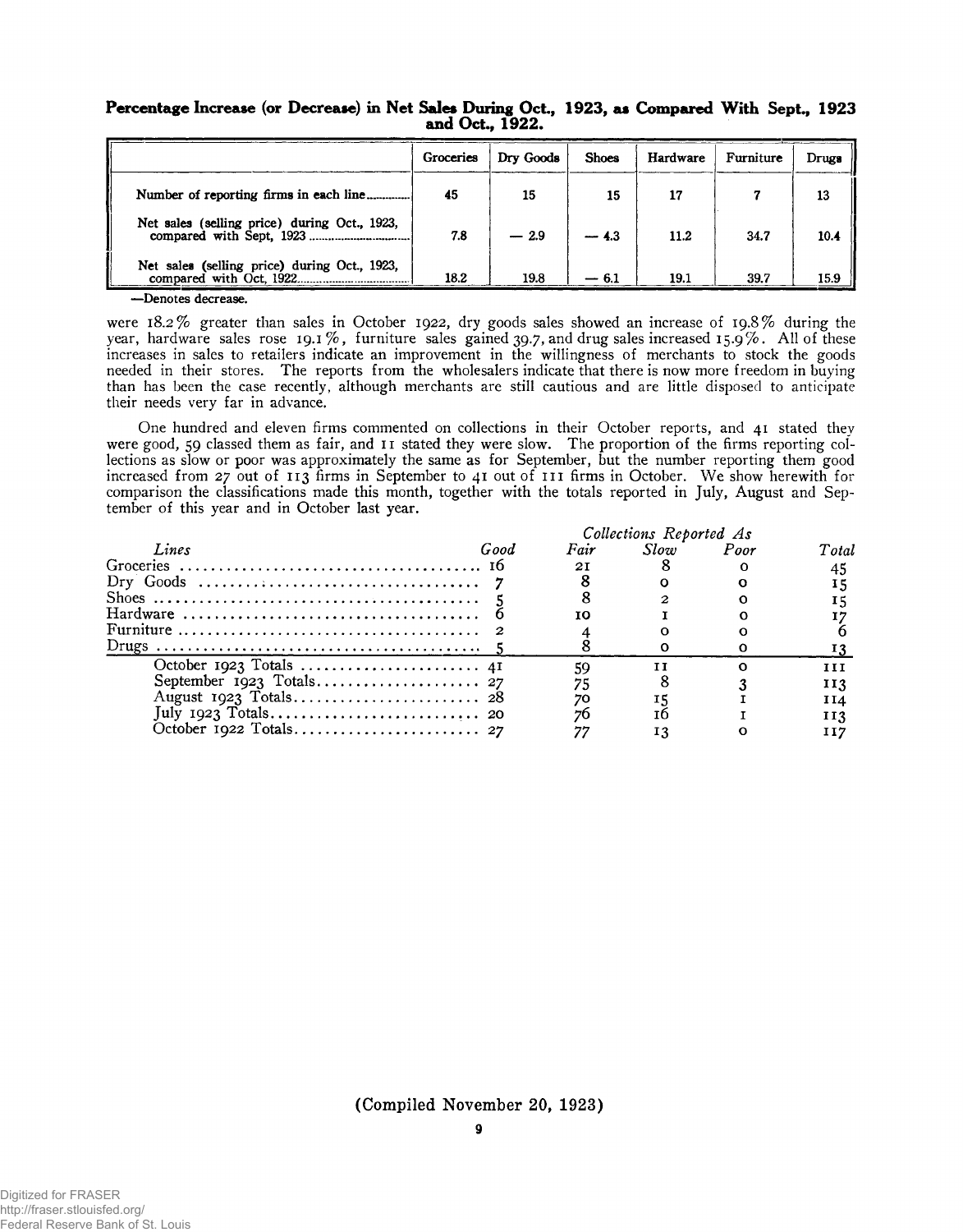#### **BUSINESS CONDITIONS IN THE UNITED STATES.**

Compiled by the Federal Reserve Board.

Production of basic commodities and retail trade increased during October and the volume of freight shipments and wholesale trade continued large. The level of wholesale prices and the volume of employment showed little change.

**PRODUCTION.** The Federal Reserve Board's index of production in basic industries advanced 3 percent in October, after having declined for four months. The increase for the month, while due in part to the resumption of anthracite coal mining, also reflected increases in textiles, lumber, and sugar, and most other industries included in the index. Employment at industrial establishments showed practically no change between September and October.

Contract awards for new buildings increased throughout the country considerably more than is usual at this season, and were 25 percent larger than in September. Residential projects formed a larger proportion of the total than in any earlier month of the year.

Crop estimates by the Department of Agriculture on November 1st indicated a substantial reduction from the September forecast in the yield of cotton, but larger yields of corn, potatoes and apples.

**TRADE.** Heavy movement of miscellaneous merchandise and live stock resulted in October in the largest railroad shipments of any month on record. Wholesale trade was 12 percent larger than a year ago and sales in all leading lines except shoes showed increases. Department store sales were 13 percent larger than last October and sales of mail order houses were the largest of any month since 1919.

**PRICES.** Wholesale prices declined less than one percent in October, according to the index of the Bureau of Labor Statistics, and stood approximately at the level of a year ago. The principal changes for the month were declines in the prices of fuel, clothing, metals, and animal products, while wholesale prices of crops, particularly cotton, increased. During the first half of November the prices of wheat, hogs, pig iron, and hides receded, and prices of cotton and cotton goods, cement, and copper advanced.

**BANK CREDIT.** Since the middle of October there has been a slight advance in demand for credit for commercial and agricultural purposes at member banks in leading cities. Considerable decreases in borrowings for these purposes in the New York and Chicago districts were partially offset by increases in other districts. Loans secured by stocks and bonds increased somewhat, while investments continued to decline and reached the low point for the year.

The total member bank accommodation at Federal Reserve banks declined between October 17th and November 21st, and on the latter date was the lowest since the middle of the year. The total volume of Federal Reserve bank credit outstanding, however, remained relatively constant because of increased purchases of bills in the open market. The volume of Federal Reserve note circulation declined by about \$50,000,000 during the period, while other forms of money in circulation increased.

Money rates showed an easier tendency and during the early part of November the open market rate on commercial paper in New York declined from  $5-5\frac{1}{4}$  to 5 percent.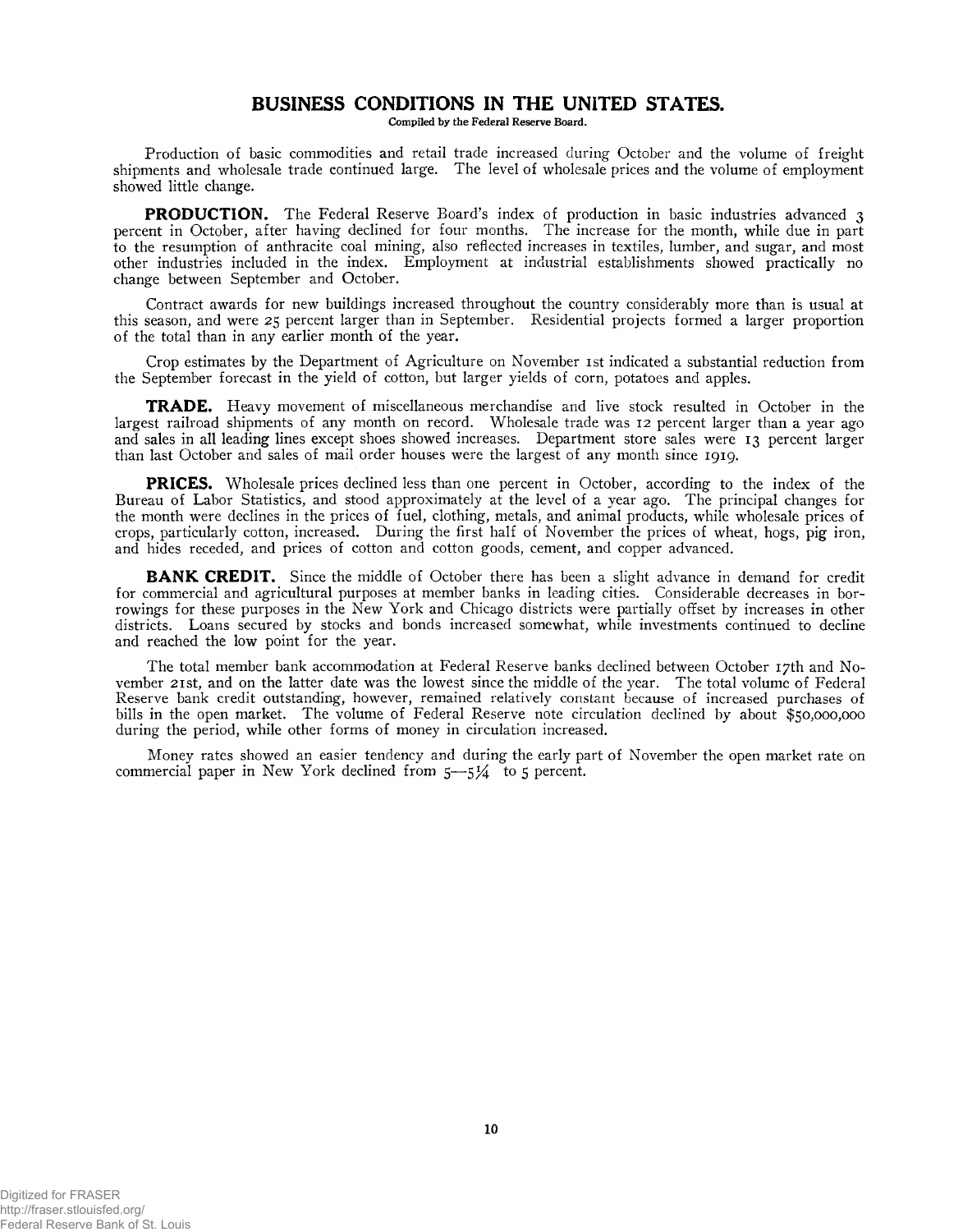

Digitized for FRASER http://fraser.stlouisfed.org/ Federal Reserve Bank of St. Louis